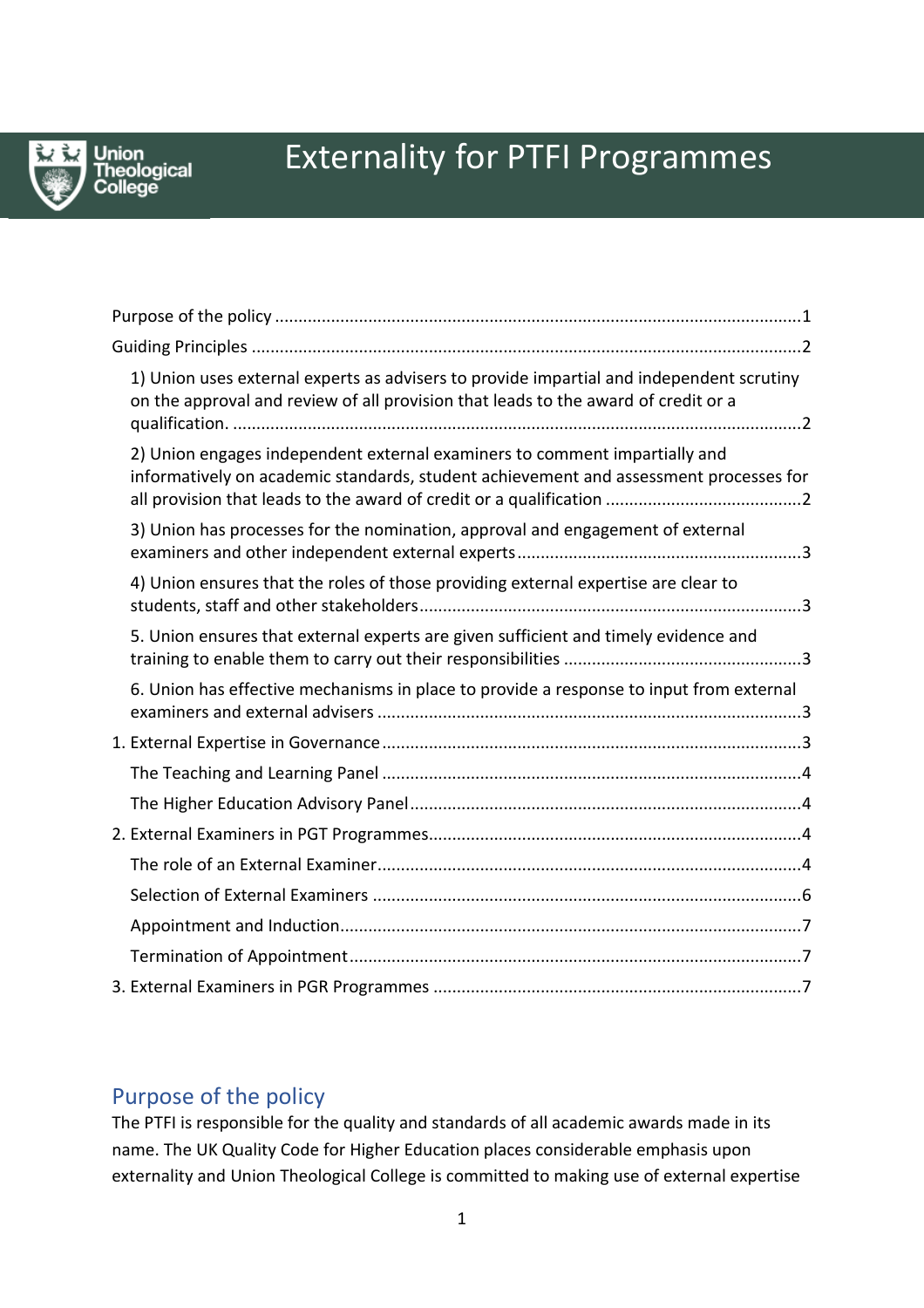in the development, delivery and review of all programmes. This will involve ongoing consultation, both formal and informal, with a variety of key external stakeholders: colleagues from other educational institutions; relevant regulatory bodies; and the main employers of its students.

# <span id="page-1-0"></span>Guiding Principles

These principles draw on published guidance on best practice in assessment in higher education and reflect the Guiding Principles of the UK Quality Code Advice and Guidance for External Expertise (2018).<sup>1</sup>

<span id="page-1-1"></span>1) Union uses external experts as advisers to provide impartial and independent scrutiny on the approval and review of all provision that leads to the award of credit or a qualification.

Expectations for engagement with external stakeholders is laid out in the College's Externality Policy.

A range of external expertise contributes to the design, development, delivery, review, and enchantment of programmes:

- External Examiners (EEs)
- Higher Education Advisory Panel (HEAP)
- Management Committee's Teaching and Learning Panel (TLP)
- Academic and Student Affairs Panel (ASAP)
- Quality Action Panel (QAP)
- Employers

 $\overline{a}$ 

- External reference points such as the FHEQ framework, QAA Quality Code and Benchmark Statement
- Faculty members acting as external experts for other institutions.

<span id="page-1-2"></span>2) Union engages independent external examiners to comment impartially and informatively on academic standards, student achievement and assessment processes for all provision that leads to the award of credit or a qualification

The role of EEs is set out in the Externality Policy. EEs participate in the assessment process and provide and independent advice on:

• curricula, teaching and assessment within the programme;

<sup>1</sup> <https://www.qaa.ac.uk/en/quality-code/advice-and-guidance/external-expertise>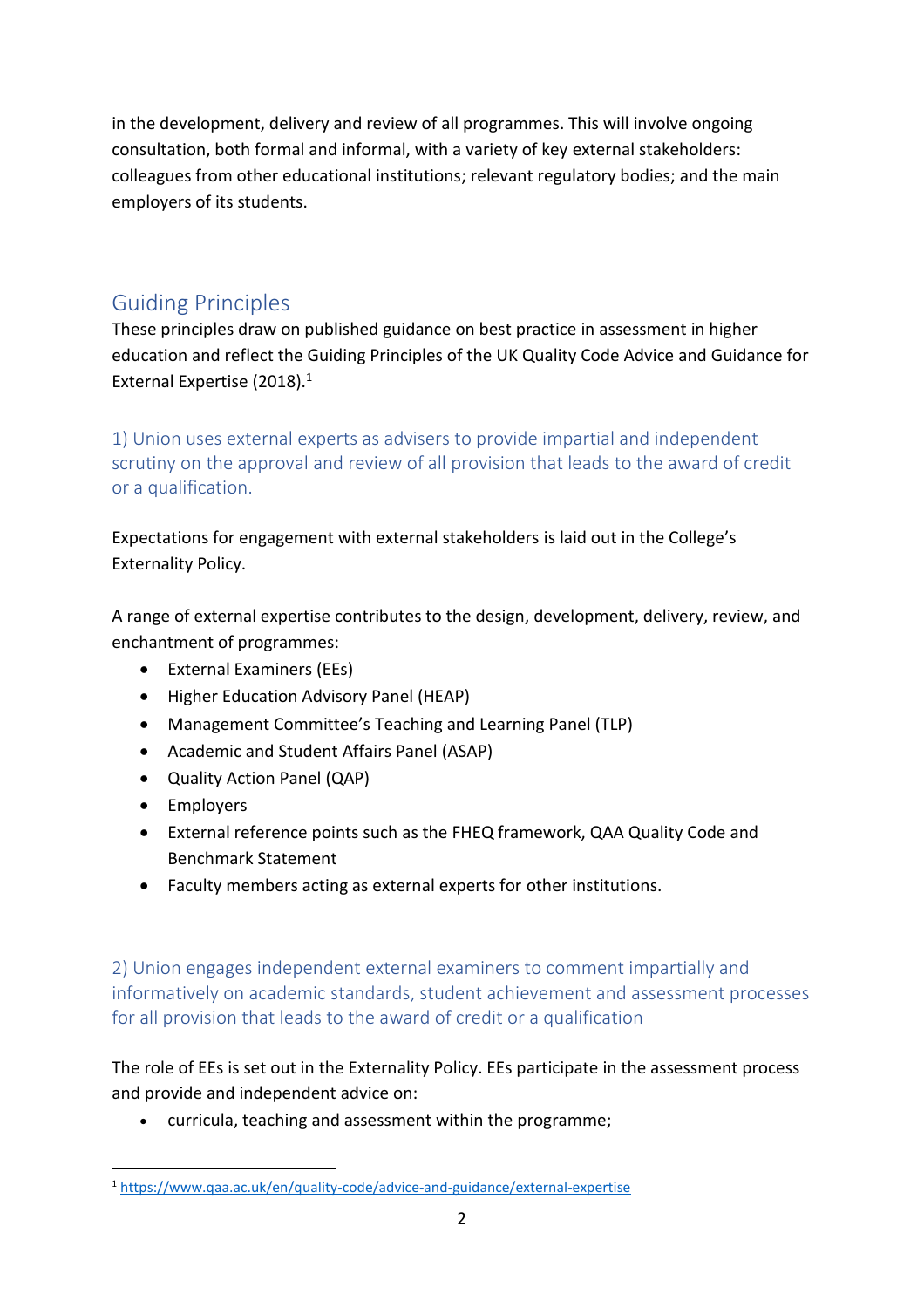- the degree to which the programme enables students to achieve the designed learning outcomes;
- how the programme is maintaining threshold academic standards set for its awards in accordance with UK Higher Education agreed reference points and for the maintenance of academic standards (including subject benchmarks) within the UK Quality Code for Higher Education; and
- the extent to which the standard of final award is comparable to similar programmes of which the EE has experience.

EEs are also integral to the assessment processes for doctoral degrees.

## <span id="page-2-0"></span>3) Union has processes for the nomination, approval and engagement of external examiners and other independent external experts

The College has in place robust processes for the appointment of EEs – the selection and approval mechanism is set out in the Externality Policy.

## <span id="page-2-1"></span>4) Union ensures that the roles of those providing external expertise are clear to students, staff and other stakeholders

Roles and responsibilities for course and programme EEs of taught programmes are set out in the Externality Policy and also in the Assessment Policy. The names, position(s) and institution(s) of the EE are included in the relevant programme handbook and students are given opportunity to interact with EE reports.

## <span id="page-2-2"></span>5. Union ensures that external experts are given sufficient and timely evidence and training to enable them to carry out their responsibilities

The Principal is responsible for ensuring that EEs are briefed and provided with appropriate information to enable them to carry out their responsibilities at appropriate times as set out in the Externality Policy. Evidence provided to EEs is timely and sufficient so as to allow them to undertake their duties.

## <span id="page-2-3"></span>6. Union has effective mechanisms in place to provide a response to input from external examiners and external advisers

These mechanisms are set out in the Externality Policy. This process is monitored by the QAP. The mechanism for the role of external advisors in periodic review is still to be drafted.

# <span id="page-2-4"></span>1. External Expertise in Governance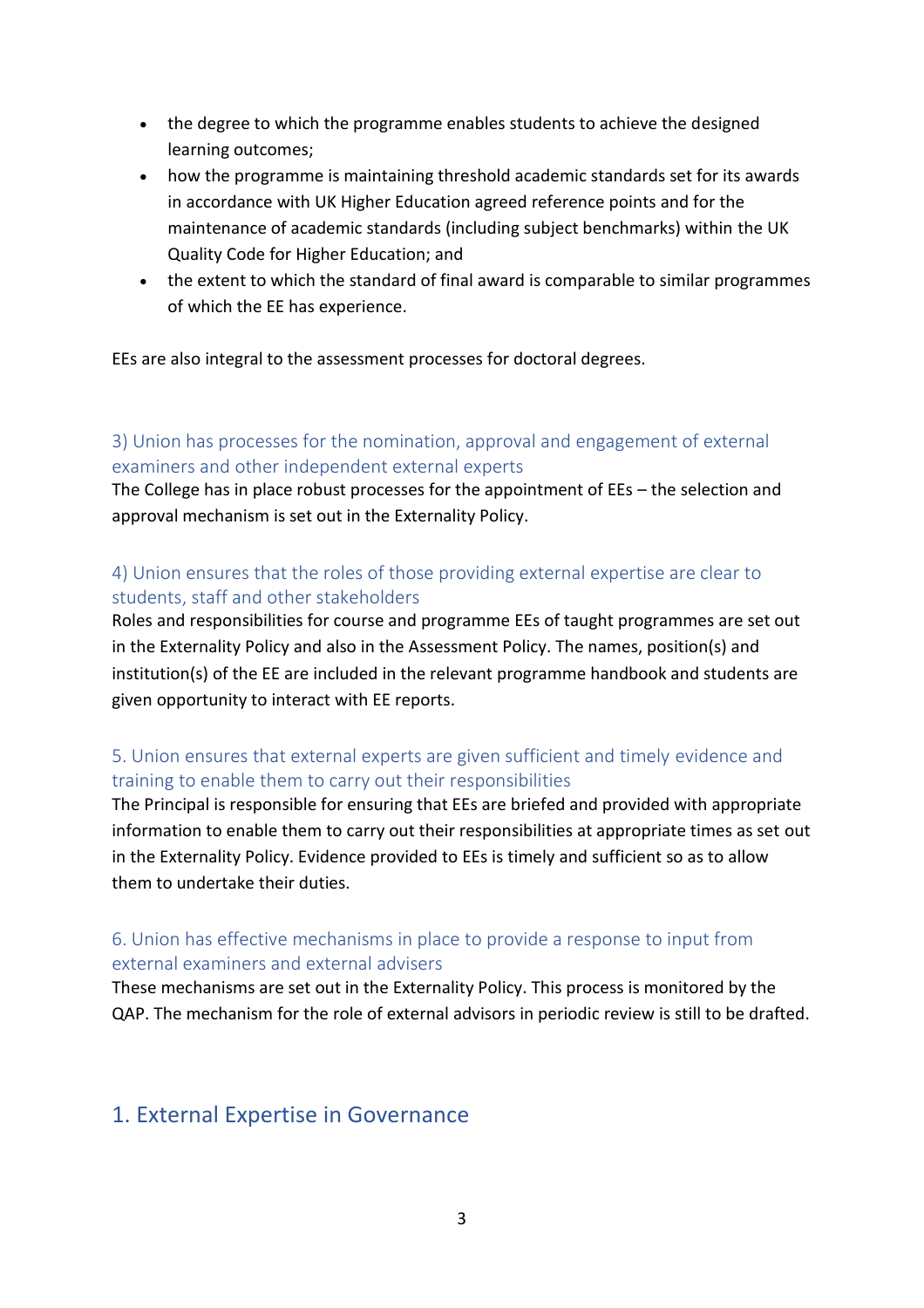#### <span id="page-3-0"></span>The Teaching and Learning Panel

The Teaching and Learning Panel (TLP) considers Faculty nominations for external examiners and makes recommendations to the Management Committee for their appointment. The TLP's membership includes a number of people external to the College with appropriate experience in higher education.

#### <span id="page-3-1"></span>The Higher Education Advisory Panel

The Higher Education Advisory Panel (HEAP) is appointed by the Union Theological College Faculty. The Panel includes up to eight external representatives with expertise in higher education who have been nominated by the Faculty. The HEAP provides external advice and guidance on all matters relating to academic standards, quality assurance and enhancement and the student experience.

- (i) Discusses and pronounces an opinion on any matter referred to it by the Faculty.
- (ii) Acts as a validation panel for new programmes and major changes to programmes making recommendations to the Faculty.

# <span id="page-3-2"></span>2. External Examiners in PGT Programmes

The role of the external examiner is one of the principal means for ensuring externality as part of the College's process for maintaining academic standards and ensuring quality assurance and enhancement.

This policy sets out the role and responsibilities of external examiners (EEs) appointed to postgraduate taught (PGT) programmes and the role of Union Theological College in the EE Processes. It has been developed to be in alignment with the UK Quality Code for Higher Education.

#### <span id="page-3-3"></span>The role of an External Examiner

EEs participate in the assessment process by providing comment and independent advice on:

- curricula, teaching and assessment within the programme;
- the degree to which the programme enables students to achieve the designed learning outcomes;
- how the programme is maintaining threshold academic standards set for its awards in accordance with UK Higher Education agreed reference points and for the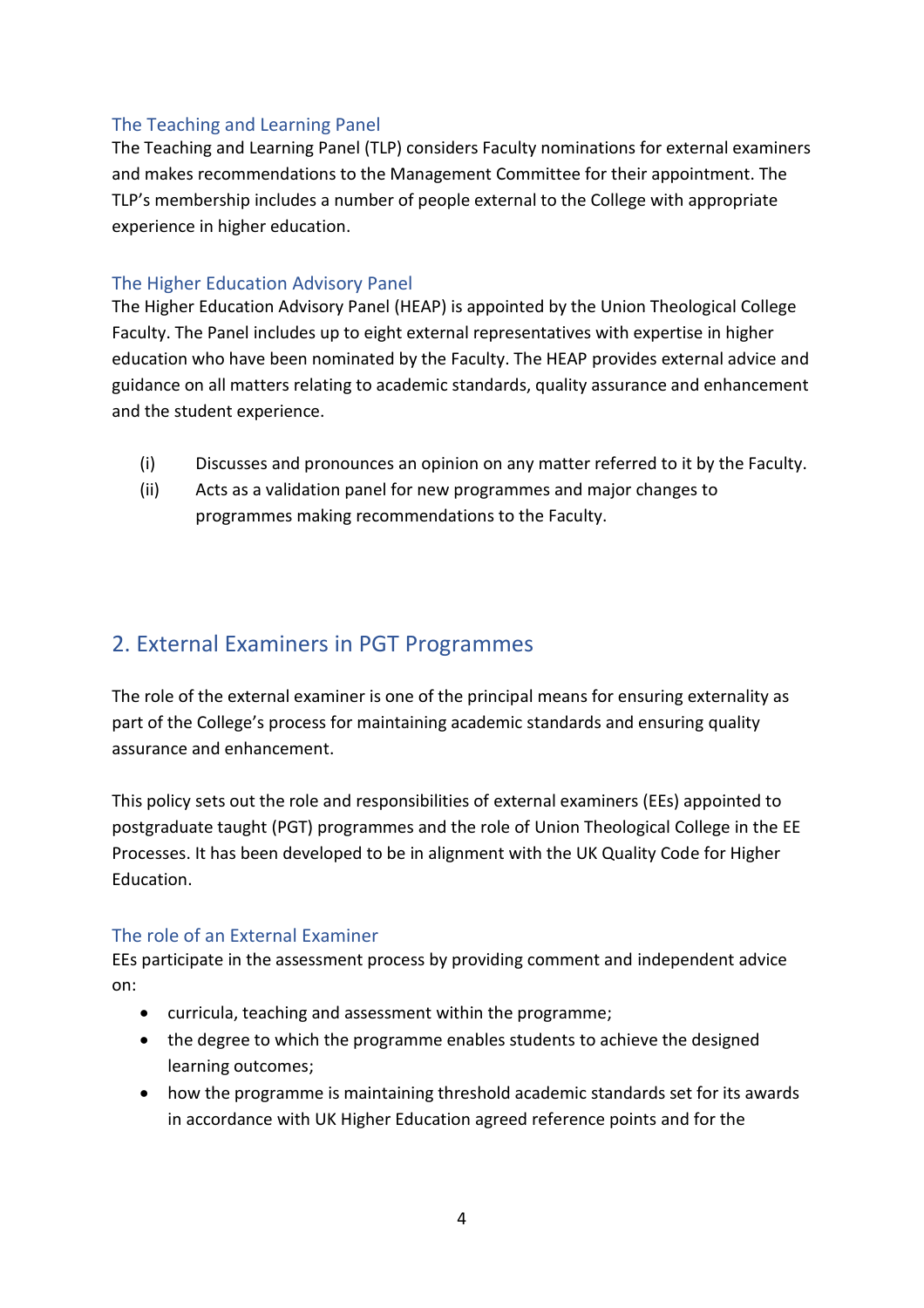maintenance of academic standards (including subject benchmarks) within the UK Quality Code for Higher Education;<sup>2</sup> and

• the extent to which the standard of final award is comparable to similar programmes of which the EE has experience.

An EE is a full member of the PTFI Exam Board and has the right to attend all relevant meetings. The EE is normally expected to attend the final Exam Board meeting in May. The EE will have access to any material relevant to any aspect of the assessment of the programme and will scrutinise a representative sample of all assessed work. This sample must provide enough evidence to determine that the internal marking and classifications are of an appropriate standard.

An EE may, if so desired, ask to meet with students as part of their oversight.

The EE is not permitted, and shall not be asked, to undertake any of the following:

- setting assessment tasks;
- first or second marking of student assessment; and
- revising the marks awarded for the work of an individual student.

The EE can expect to receive annually from the programme:<sup>3</sup>

- the programme specification;
- module outlines with learning outcomes and assessment methods and the marking criteria adopted for assessment;
- specific module assessment information for approval via a return form;
- a selection of assessed student work (all assessed work is available to the EE upon request);
- a module moderator report (and, if appropriate, an appended moderation file note);
- full details of the marks within the modules for which they receive samples for approval via a moderated assessment return form;
- A programme review report and details of the response to the previous EE annual report; and
- information concerning the dates and times of Exam Board meetings.

The Faculty is responsible for formally receiving and acting upon external examiner reports. The EE shall submit a module-level report for every sample of moderated work which is received prior to the meeting of any Exam Board. The EE shall also submit an annual programme-level report within four weeks of the May Exam Board's meeting. These reports

 $\overline{a}$ <sup>2</sup> 'Threshold standards' are the minimum level of achievement necessary to be awarded the qualification and 'academic standards' include the standards of performance that a student must demonstrate to achieve a particular classification of qualification.

<sup>&</sup>lt;sup>3</sup> Templates for all relevant forms are available to Faculty in the PTFI Externality folder.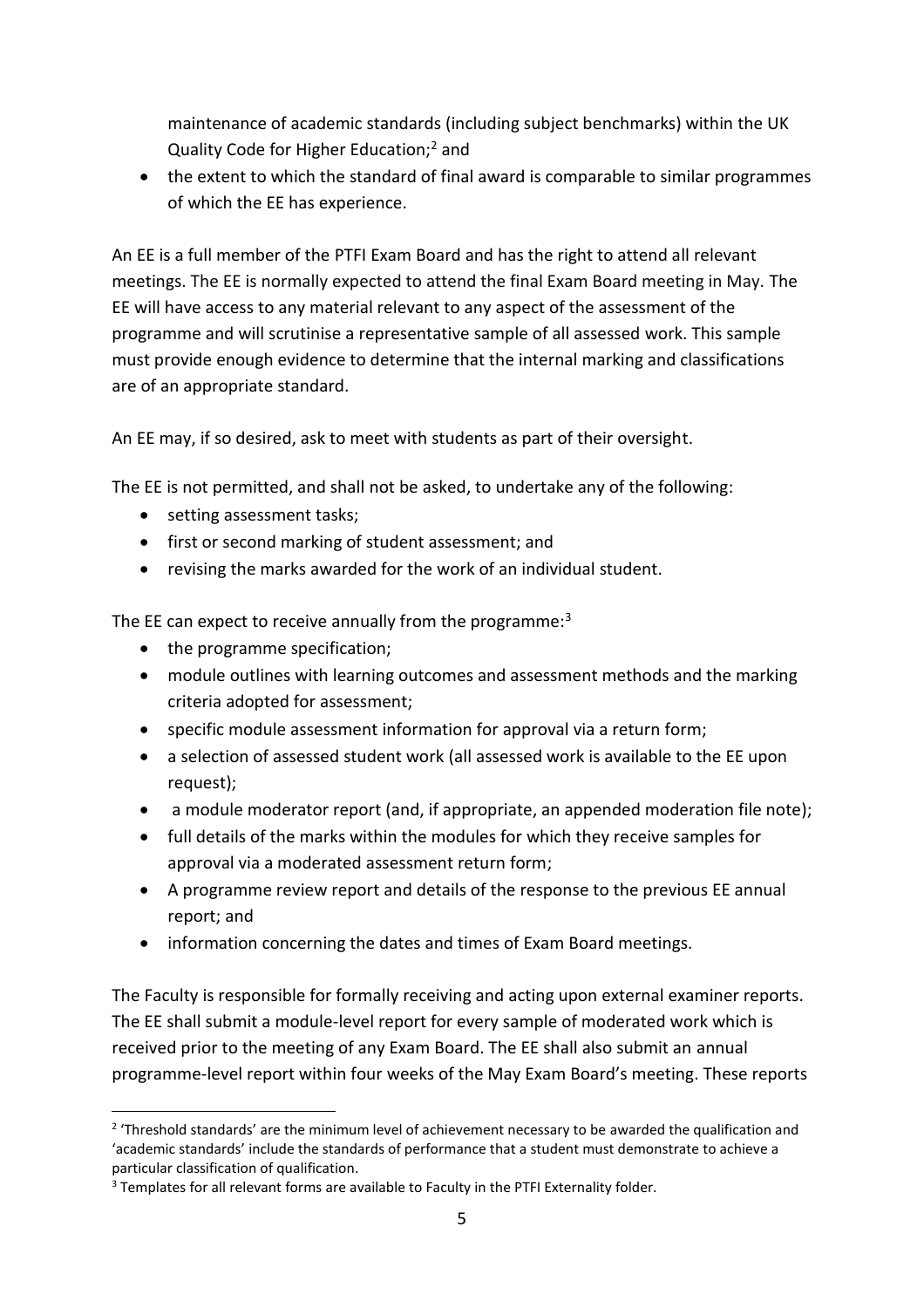are sent to the relevant Head of Department and directed, as appropriate, to the Programme Coordinator. Formal external examiner module and programme reports must not contain any identifiable references to individual staff or students.

The EE is also encouraged to provide informal feedback to the College. Furthermore, the EE may submit a separate, confidential, report to the Principal to raise any matters of serious concern, should s/he feel this to be appropriate.

All formal EE reports are responded to in two ways:

1. Within three weeks of receipt of any report (module-level or annual programme-level), the programme coordinator will produce a draft response which the Faculty will modify as necessary before approval and return. Once approved, the relevant Head of Department is responsible for sending the response to the EE. Formal EE reports and the associated College responses will be made available to the students on the VLE.

2. The Programme coordinator will use all EE reports from the past twelve months in drafting the annual programme review to present to Faculty (as per the Annual Review Process).<sup>4</sup> The Faculty will modify as necessary the draft programme review before finalising the document and its consequence action points. This annual programme review is to be reported to the EE as one of the relevant external stakeholders.

The process will be reviewed by the Quality Assurance Panel.

## <span id="page-5-0"></span>Selection of External Examiners

EEs will be selected from suitably qualified people and potential conflicts of interest must be considered. In order to be nominated, an individual must show appropriate evidence of:

- knowledge and understanding of the UK Higher Education agreed reference points for the maintenance of academic standards (including subject benchmarks) and the UK Quality Code for Higher Education;
- sufficient academic standing and experience to command authority and respect;
- competency and experience in the design and delivery of relevant curricula and operating relevant assessment;
- fluency in any relevant languages that the programme may assess; and
- awareness of trends in training for ministry nationally and internationally and willingness to be a critical friend to innovation.

 $\overline{a}$ 4 Section three of the Programme Design and Module/Programme Review Policy.